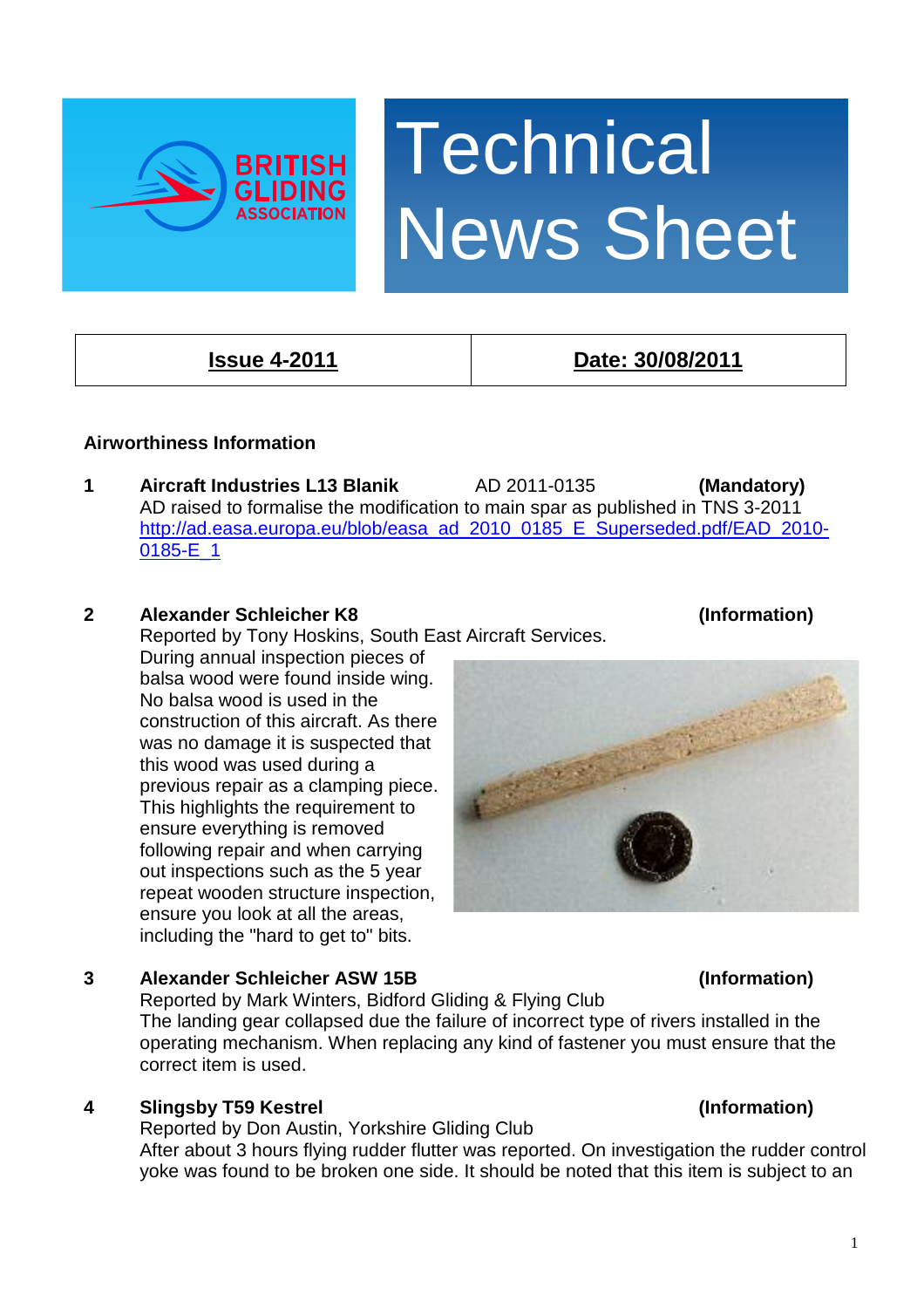annual NDT inspection and is very susceptible to damage. It is believed the damage occurred when the rudder lock was blown off during a storm.

### 5 **Schempp-Hirth Duo Discus T (Information)**

Reported by Jim Heath, Southdown Gliding Club

 Persistent low power and poor starting, fault traced to front carburettor/manifold (housing main jet) incorrectly drilled during manufacture and redundant holes filled with resin. Resin blocking drillings and starting to brake up. Occurrence report raised. If any other operators have experienced similar issues please report to BGA.

### 6 **Schempp-Hirth Ventus and Discus Turbo Sailplanes (Mandatory)**

AD 2011-0146

 Pylon daily inspection procedures and pylon replacement if cracks found. Type applicability; Ventus cT, Ventus 2cT, Discus bT, Discus 2T & Discus 2cT. See AD for serial number applicability and exempt aircraft. [http://ad.easa.europa.eu/blob/easa\\_ad\\_2011\\_0146.pdf/AD\\_2011-0146\\_1](http://ad.easa.europa.eu/blob/easa_ad_2011_0146.pdf/AD_2011-0146_1)

### 7 **Slingsby T31 Capstan (Information)**

Reported by mark Wright, Norfolk Gliding Club On take off the pilot reported no aileron control. It was reported that the ailerons were incorrectly connected despite positive control checks being carried out. It is very important to ensure that Daily Inspections and rigging are carried our methodically and undisturbed. It is especially important on older aircraft where self connecting controls are not used.

### **Equipment**

8 **Transponder Maintenance** BGA 052/08/2011 issue 1 **(Mandatory)**  BGA inspection raised to supplement BGA GMS detailing the inspection and maintenance requirements for transponder systems installed in BGA sailplanes and powered sailplanes.

 Note; this is a new requirement for annual maintenance and includes transponders where the manufacturer has stated "no maintenance is required". Please see BGA inspection for details. The work is recorded on a new worksheet BGA 284 and should be added to the BGA 267 or LAMP worksheets.

### **General Information**

### **9 CAA LAMP Maintenance Programme**

 The CAA have advised the BGA that the LAMP maintenance programme will be withdrawn during 2012. As soon as the BGA has more information it is the intention to provide guidance to owners with a proposed replacement programme. There is nothing for owners to do at the present time other than make sure that any maintenance manuals are kept up date to the latest revision. Changes will take effect at the next Annual inspection AFTER to implementation date. Annual inspections due before then should be carried out in accordance with the current maintenance programme. <http://www.caa.co.uk/docs/33/20110624ManagementOfLAMP.pdf>